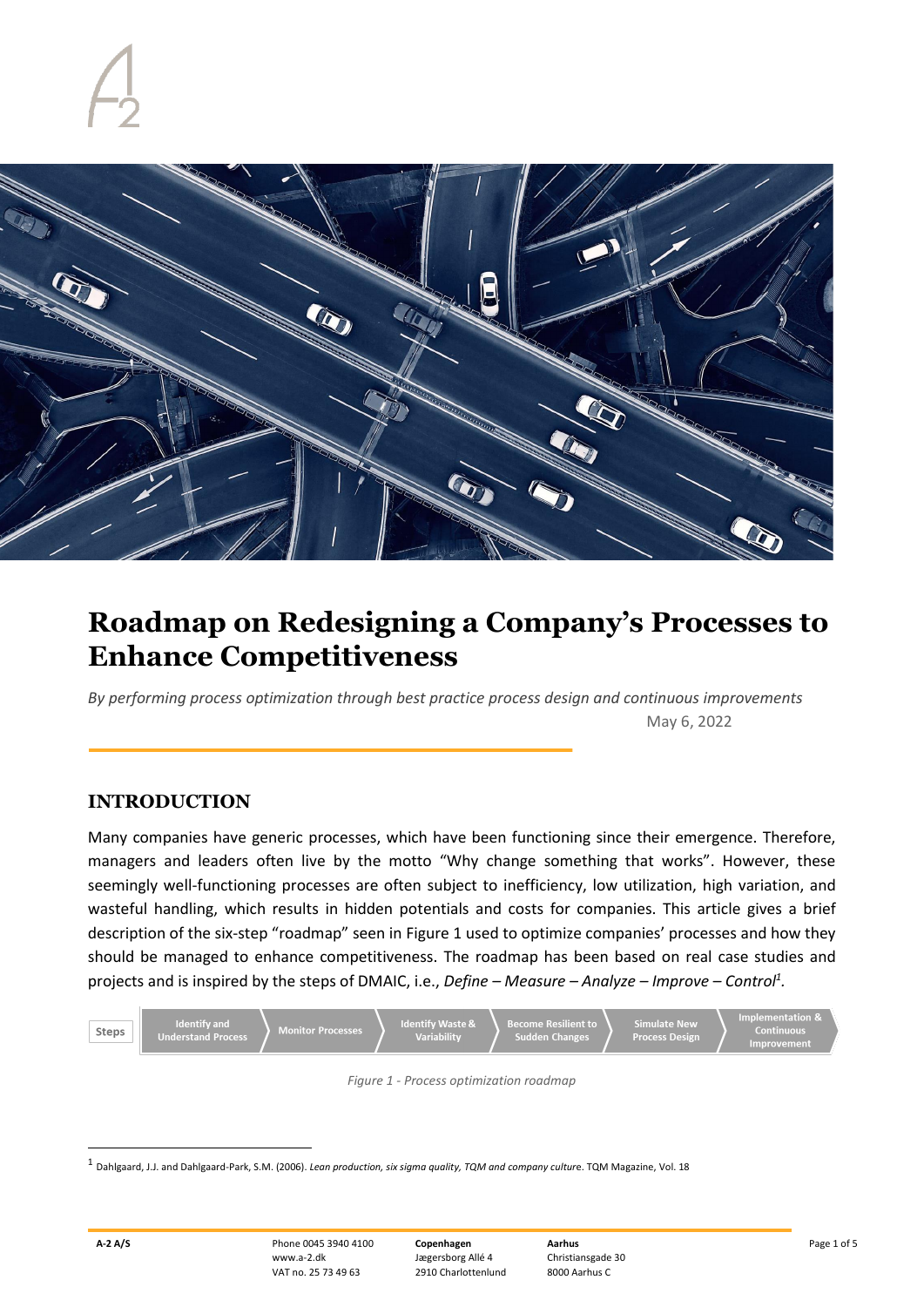## **FIRST STEP – IDENTIFY AND UNDERSTAND PROCESSES**

The first step in creating a sustained and optimized process design is to understand the company's processes and human interaction/behavior. To do so, utilizing the Methodological Triangulation is beneficial, as it employs more than one method for data collection about one topic<sup>2</sup>. This approach thus captures different dimensions of the same setup and system, while ensuring cross-validation of data collection. To obtain an accurate process flow, it is recommended to utilize the three data methods shown in Figure 2. Omitting one of these methods thus results in an inaccurate process flow mapping, which problematizes the implementation of changes and improvements.



#### **SECOND STEP – MONITOR PROCESSES**

To monitor only the most relevant, it is important to establish a focus area of the optimization. The Pareto principle<sup>3</sup> can be a very useful method to select the focus area. Hereafter, the relevant KPI's within the focus area must be identified to define a baseline followed by a monitoring tool. The monitoring tool's finest job is to visualize the improvements compared to that of the baseline, thus revealing trends. The tool can, furthermore, work as a foundation for daily, weekly, and monthly status meetings, proven to be an extremely important tool for managers and leaders wishing to monitor change.

## **THIRD STEP – IDENTIFY WASTE AND VARIABILITY**

After establishing the focus area, baseline and monitoring tool, the cause of the problem, i.e., waste and variability, such as unused human resources or redundant processes, must be identified. It is important when analyzing that the client is in focus, which means that all processes should be optimized to create the best customer experience. Additionally, after removing waste and minimizing variability, the new expected lead times and associated effects of the optimized flow must be calculated. This must then be examined and verified by management and key stakeholders to ensure that the newly created flow is optimal in practice for the company and not just theoretically. Lastly, a new process overview can be created to visualize the optimized flow.

<sup>2</sup> Denzin, N. (2006). *Sociological Methods: A Sourcebook*. Aldine Transaction. (5th edition).

<sup>3</sup> Juran et al. (1979). *Quality Control Handbook.* McGraw-Hill. (3rd edition).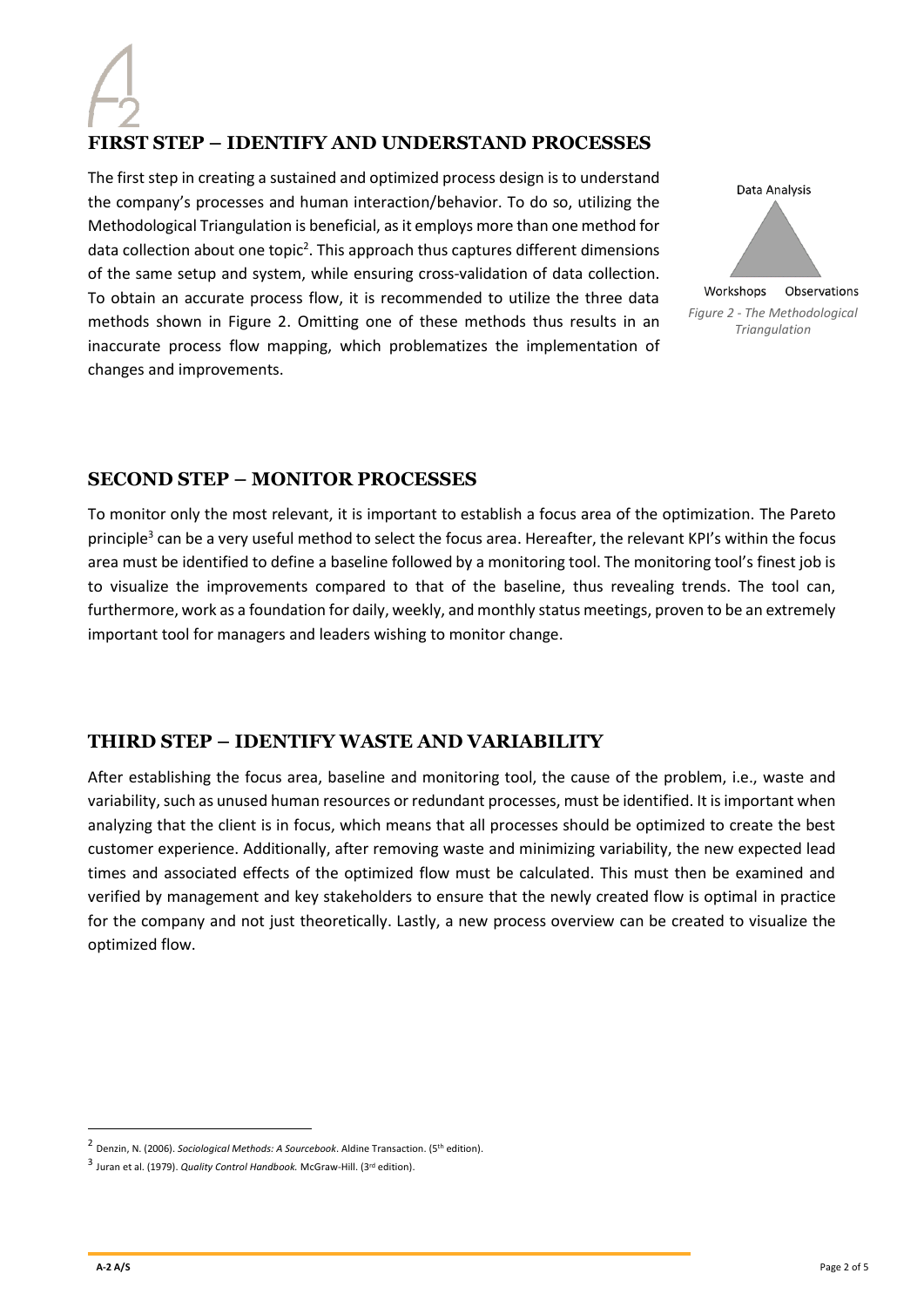## **FOURTH STEP – BECOME RESILIENT TO SUDDEN CHANGES**

When a process design is completely striped down to perfection with minimal waste and variability, it can cause other concerns and risks within the robustness and resilience of the process design as companies today operate in a fast, turbulent, and ever-changing market. This environment challenges and forces companies to build a process design that focuses both on process robustness and agility to adapt to changes effectively<sup>4</sup>. A process flow should therefore consider the possibilities for variances to enhance adaptability and readiness for scalability, which can be achieved by adding a buffer or creating a reconfigurable system<sup>5</sup> in form of e.g., additional processes or machines. As illustrated in Figure 3, the additional process can support the critical process when required, thus ensuring resilience in the new process design and equipping companies for future changes.



*Figure 3 – Simplistic Illustration of a Process Design with an Additional Process*

#### **FIFTH STEP – SIMULATE NEW PROCESS DESIGN**

Simulation is a flexible, powerful, and intuitive tool imitating the operation or entire process flow, which is used to experiment with specific designs, and to estimate how well they will perform in different scenarios. Simulations can be conducted in various ways, from manually conducted to more automatic solutions. A company with limited resources and/or know-how, can with great success create simulations manually, without advanced systems, by trying out different variables for the new process design. A more automated solution is great if the resources and know-how are available, as it is extremely powerful and can run multiple scenarios (thousands) in a short time, thereby giving a statistical indication of how solid the new design is. Both the manual and automated simulation solution enables companies to see a possible effect on the process flow before the actual implementation, thus an excellent tool for testing and improving process performance before implementation.

<sup>4</sup> Heinicke, M (2014). *Framework for Resilient Production Systems*

<sup>5</sup> Qin, T., Du, R., Kusiak, A., Tao, H. & Zhong, Y. (2021). *Designing a resilient production system with reconfigurable machines and movable buffers*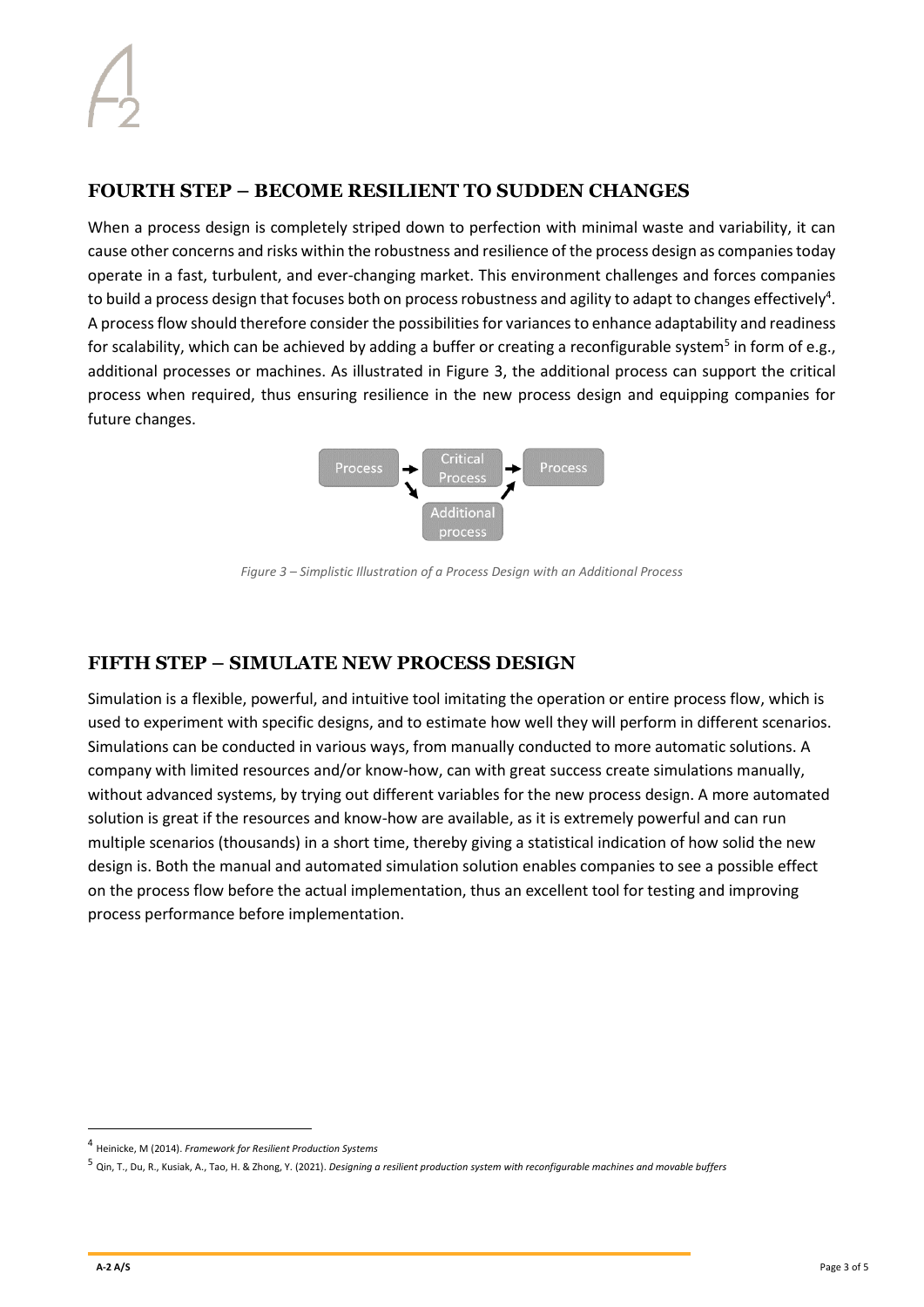## **SIXTH STEP – IMPLEMENTATION & CONTINOUS IMPROVEMENT**

Lastly, employees of all levels must proactively work together to achieve incremental improvements to the optimized process design. Therefore, it is essential to change the behavior of the employees and incorporate a 'continuous improvement'-mindset also commonly known as Kaizen. At first, it is crucial to prepare management to lead the change and provide them with tools to realize improvements. These tools can be Kaizen boards and daily meetings, which can be applied to celebrate small and quick wins. Another typical Kaizen tool is the Plan-Do-Check-Act, which is a more methodological approach for the control and continuous improvements of processes<sup>6</sup>. Lastly, management must focus on employees' resistance to change, where leaders beneficially can apply the Planned Approach to Change theory<sup>7</sup>, where the focus is that change must happen at a group level rather than at an individual level.

#### **TIPS & TRICKS**

- When identifying processes, use workshops, observations, and data analysis to cross-validate the obtained data
- Understand the human interaction by incorporating resources and work tasks in the process flow map
- Before simulating the new design:
	- o Decide the constraints and variables of the process
- Setup a change team from the beginning
- Communicate to organization, stakeholders, or relevant employees to mitigate misunderstandings and resistance

## **SERIES OF ARTICLES ON PROCESS IMPROVEMENTS**

This article is the third article in the series of nine.

- 1. Potential Impact when Changing Processes
- 2. Why Companies Should Focus on Optimizing Company Processes
- **3. Roadmap on Redesigning a Company's Processes to Enhance Competitiveness**
	- Step 1 Identify and Understand your Processes
		- Step 2 Monitor your Processes
		- Step 3 Identifying Waste and Variability in your Processes
		- Step 4 Become Resilient to Sudden Changes
		- Step 5 Simulate your New Process Design
		- Step 6 Implementation and Continuous Improvement Process

<sup>6</sup> Deming, W. Edwards (1986). *Out of the crisis*. Cambridge, MA: Massachusetts Institute of Technology, Center for Advanced Engineering Study.

<sup>7</sup> Burnes, B. (2004). *Kurt Lewin and the Planned Approach to Change: A Re-appraisal*. Journal of Management Studies.